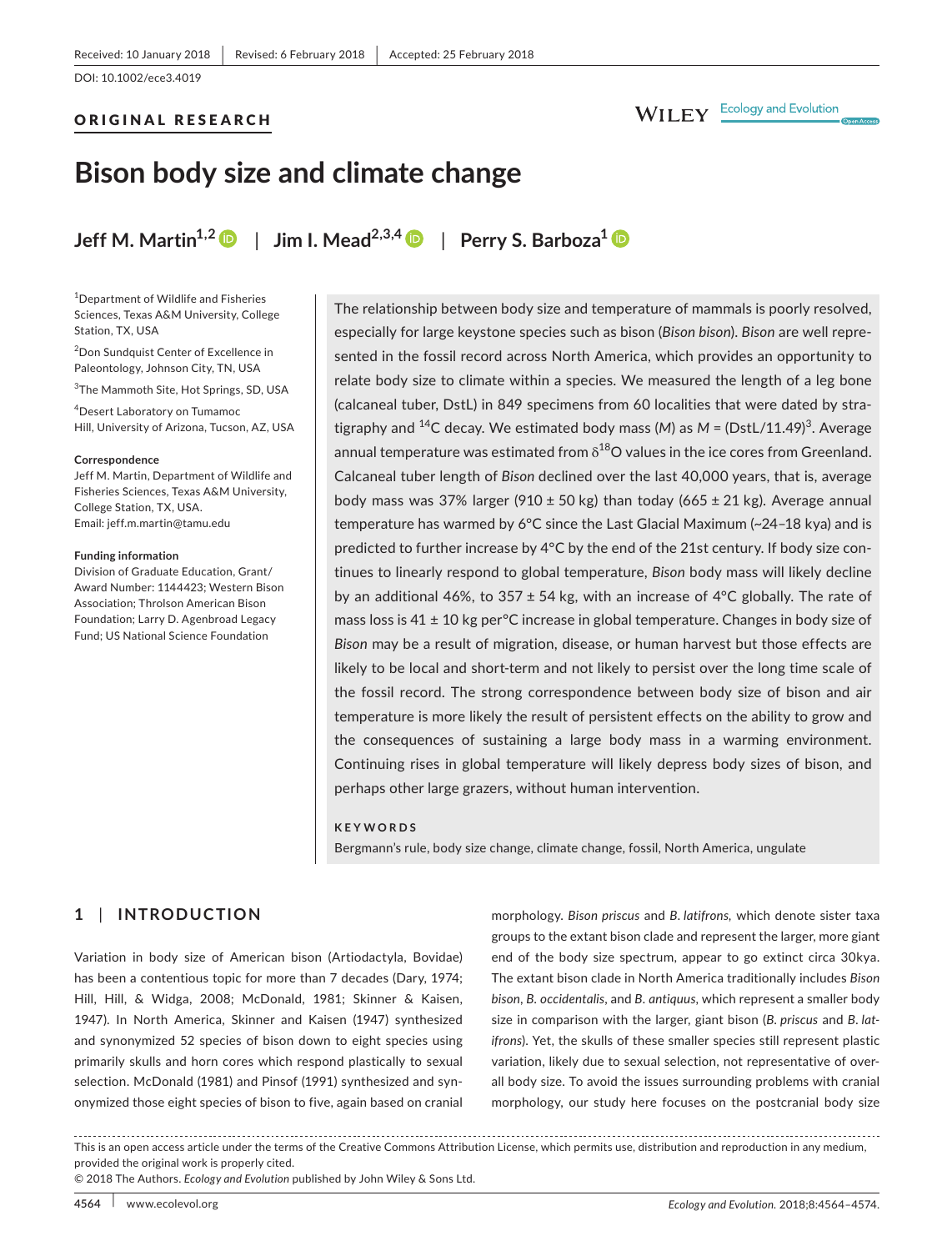**<u>MARTIN ET AL.</u>** 4565

reconstruction, particularly of a mechanistic element to the structure of the skeleton. Our assessment is that the extant bison clade species may represent a linear chronospecies and is supported by recent ancient DNA assessments (Froese et al., 2017; Shapiro et al., 2004). Likely, *B. antiquus* and *B. occidentalis* did not go extinct, but through phenotypic and morphologic adaptation to changing climatic conditions, evolved into what is traditionally referred to as *B. bison* that we have throughout the Holocene and this is what we present below.

Extant *Bison* are one of eight ungulate genera to survive the most recent deglaciation in North America (Koch & Barnosky, 2006; Kurtén & Anderson, 1980; McDonald, 1981). *Bison bison* (the extant species in North America) has also survived a more recent near-extinction event by market hunters in the late 19th century (Dary, 1974; McDonald, 1981). Modern bison of the early 20thcentury bottleneck have rebounded in population to approximately 400,000 bison today because of conservation efforts from public and private sectors (Gates, Freese, Gogan, & Kotzman, 2010; United States Department of Agriculture, 2016). During the Holocene in North America, *Bison* had the largest distribution of any contemporary ungulate; from Pacific to Atlantic coasts and from arctic to the tropical ecoregions (Feranec, Hadly, & Paytan, 2009; McDonald, 1981; Skinner & Kaisen, 1947). Although it is often assumed that *Bison* are obligate grazers (occasionally referred to as hyper-grazers (MacFadden & Cerling, 1996; Leng, 2006)), *Bison* have shown to be adaptable and variable in diet selection (Bergman, Fryxell, Gates, & Fortin, 2001; Feranec & MacFadden, 2000; Miquelle, 1985; Widga, 2006). *Bison* have inhabited North America (south of 55°N latitude) for approximately 200,000 years (Barnosky et al., 2014; Bell et al., 2004; Pinsof, 1991) and have occupied Beringia for nearly 300,000 years (Froese et al., 2017; McDonald, 1981; Shapiro et al., 2004).

Despite conservation efforts, modern bison face increasing temperatures and increasing variability in climate (IPCC Working Group 1, 2014). Global temperature in the 21st century is expected to rise between 1 and 4°C above the 20th-century average (IPCC Working Group 1, 2014). Past global and regional climates can be

reconstructed using isotopic markers from ice cores and marine sediments and using limnological data such as species of pollen and diatoms, and charcoal in geological context. Currently, the longest and highest resolution records for reconstructing past atmospheric conditions are stable isotopes of oxygen  $(^{18}O)$  from continental ice sheets in Greenland (<120,000 years (Alley et al., 1993)) and Antarctica (<800,000 years (Jouzel et al., 2007)). Values for  $\delta^{18}$ O from the Greenland Ice Sheet Project (GISP2) index decadal temperatures that would have been experienced by *Bison* in the Northern Hemisphere.

Species that are affected by climate change may alter their distribution and adapt through changes in morphology, physiology, behavior, and life history (Smith, Murray, Harding, Lease, & Martin, 2014; Smith et al., 2010). Small mammals appear to be able to adapt morphology and life history to environmental shifts within one to three generations (Crews & Gore, 2012; Mifsud et al., 2011). However, the adaptive responses of large mammals to climate change are poorly understood. In comparison with small mammals, large species can better avoid harsh environments by moving long distances, tolerate austere conditions with large bodies, and recover over multiple seasons to reproduce over long lifespans (Barboza, Parker, & Hume, 2009). Impacts of climate change on animals are twofold: direct effects of temperature on the animal (i.e., energetic load as heat) and indirect effects of temperature on the animal's food supply (Figure 1). Warm temperatures advance the seasonal growth of grasses to reduce the availability of nitrogen for growth of cattle and bison (Craine, 2013; Craine, Elmore, Olson, & Tolleson, 2010; Craine, Towne, Joern, & Hamilton, 2009; Craine et al., 2012). Ambient air temperature directly affects the costs of thermoregulation of the animal in cold winters and the ability to lose excess heat in warm summers (Long et al., 2014; Speakman & Król, 2010). Seasonal patterns of air temperature affect the onset, duration, and intensity of plant production that sets the quantity and quality of food for growth and reproduction of herbivores from spring through autumn (Albon et al., 2017; Huston & Wolverton, 2011).

At least four biological concepts attempt to explain the phenomenon of changing body size. Cope's rule recognizes the tendency of



FIGURE 1 Conceptual model of the direct and indirect effects of elevated ambient temperature on body size of *Bison*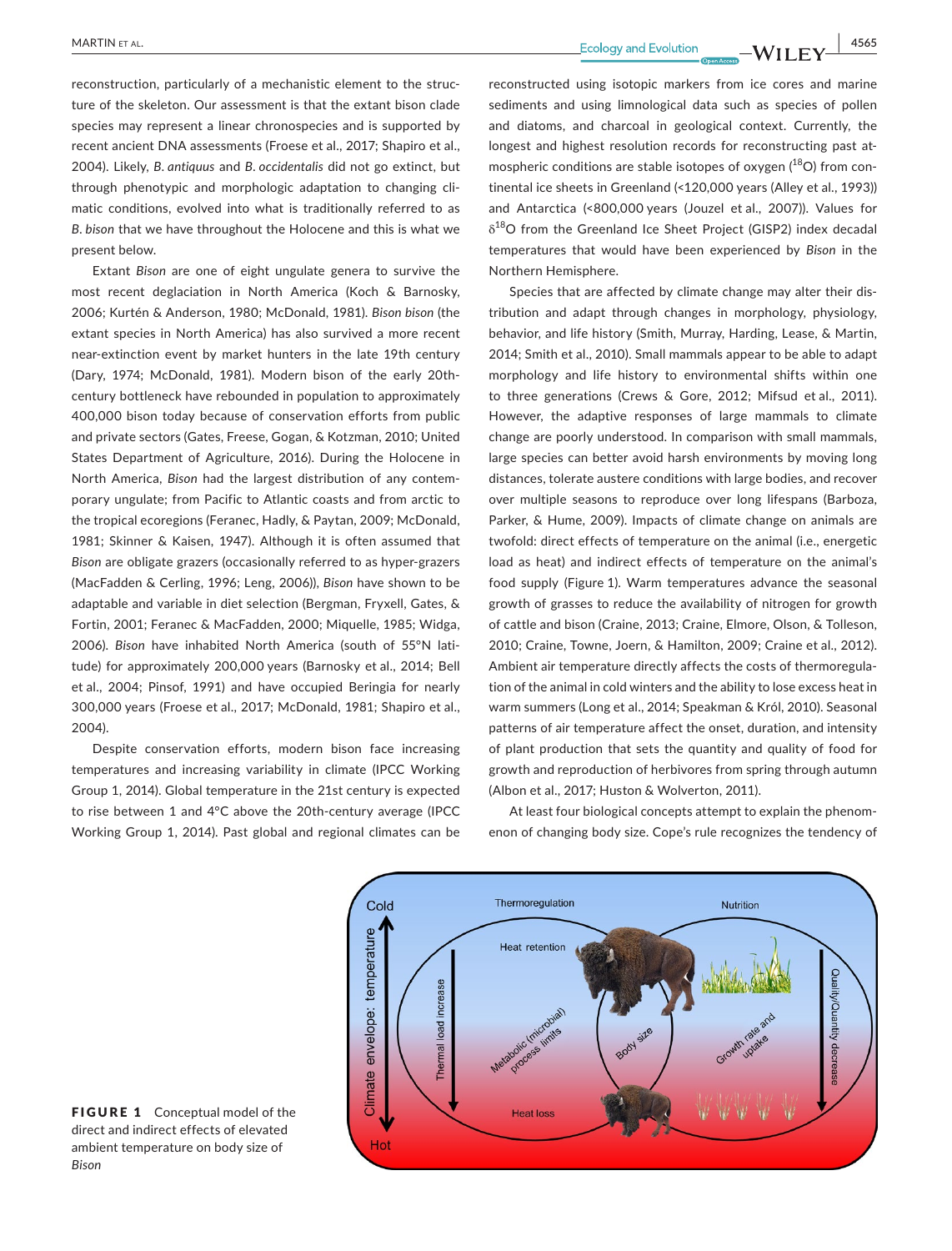**4566 |**  MARTIN et al.

vertebrate animals to increase body size over geological time scales (Stanley, 1973). Bergmann's rule emphasizes the positive relationship between body size and latitude, which suggests that the ability to retain body heat favors larger bodies at cooler temperatures as long as net primary production is adequate for animals of large size (Bergmann, 1847; Huston & Wolverton, 2011; Watt, Mitchell, & Salewski, 2010). The Metabolic Theory of Ecology emphasizes the allometric scaling of body size and the underlying relationships between the volume of animals and the surfaces that are exposed to the environment (Brown & Sibly, 2006). The Heat Dissipation Limit Theory emphasizes heat load as a driver of body size because metabolism can produce excess energy (heat), which may be more difficult to dissipate as body size and metabolic work increase (Speakman & Król, 2010). However, these relationships alone are not sufficient to accurately project the effect of climate change on the body size of large species. Although the fossil record provides abundant evidence of changes in the body size of vertebrate animals (i.e., dinosaurs, proboscideans) that have been linked to global shifts in climate (Sander et al., 2011), taxa differ in the direction, rate, and extent of response to warming and cooling (Lovegrove & Mowoe, 2013). Among large mammals, changes in body size at a continental scale declined quickly with rising temperature but rose more slowly with cooling over the past 100 million years (Evans et al., 2012).

The relationship between body size and temperature of mammals is poorly resolved especially for ecological keystone species of large mammals, such as bison (Knapp et al., 1999). *Bison* modify ecosystems through selective grazing (Coppedge & Shaw, 1998; Fahnestock & Knapp, 1994), wallowing (Coppedge, Fuhlendorf, Engle, Carter, & Shaw, 1999; Polley & Collins, 1984), transporting nutrients (Plumb & Dodd, 1994; Towne, 2000), herd movements (Bergman et al., 2001; Van Vuren, 2001), and physical disturbance of soil and vegetation (Allred, Fuhlendorf, & Hamilton, 2011; Coppedge

& Shaw, 2000). Fossilized skeletal elements can be used to study body size over long-time frames. Our study focuses on the calcaneum (the heel bone; Figure 3), an anatomically functional element, that is, conserved evolutionarily. We used the calcaneum to estimate body mass, whereas previous authors have focused on skull metrics (McDonald, 1981; Skinner & Kaisen, 1947) that are more susceptible to sexual selection and vary widely among species. In contrast, sexual dimorphism in bison, while noticeable in modern contexts, is lost in the fossil record without adequate comparison of other representatives of the correct species at that time. Moreover, using osteometrics and ratios on postcranial elements are unable to determine the intermediate-sized individuals within a fossil population, stated another way, mature females and immature bulls overlap in size and all immature individuals overlap in size (Lewis, Johnson, Buchanan, & Churchill, 2007). *Bison* are well represented in the fossil record across North America, which provides an opportunity to relate body size to climate within a taxon over the last 40,000 years. In this study, we used the historical and prehistorical records of *Bison* to test the hypothesis that large-scale changes in climate drive changes in body size.

# **2** | **MATERIALS AND METHODS**

We used curated specimens from modern and fossil *Bison*. Data S1 lists specimen numbers and sponsoring collections. Physiographic and chronological information about localities is summarized in Data S2, and osteometric information about specimens at each locality is summarized in Data S3. J.I. Mead and J.M. Martin accrued a database of 2,400 *Bison* calcanea representing 60 localities (geological strata at geographic locations) in North America (Figure 2, Data S2). We used determinations of radiocarbon age



FIGURE 2 Localities (*n* = 60) of fossil specimens in North America that correspond with body mass estimates of bison with calibrated age. Sites are further described in Data S2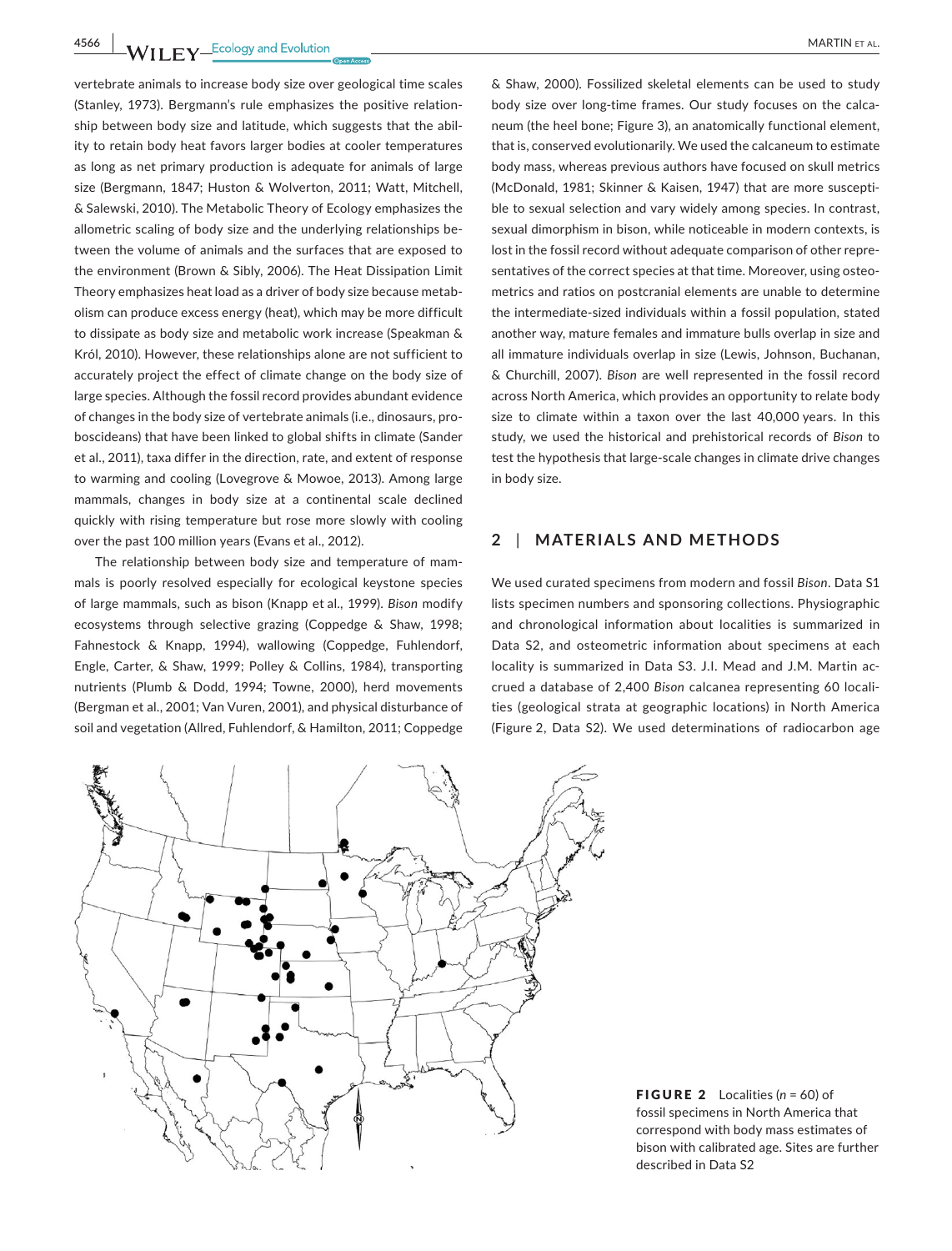

FIGURE 3 Standard metrics on a typical fossil calcaneum from a *Bison* (a) hock (b) shown in dorsal view (c) and medial view (d). Two measures for assessing body size of bison are illustrated: GL, greatest length; DstL, distal tuber length. Additional measures of the calcaneum are described by Von Den Driesch (1976) and Hill (1996)

only after 1990 for consistent accuracy of radiometric estimates (Data S2) that were calibrated using OxCal Online Tool ([https://](https://c14.arch.ox.ac.uk/) [c14.arch.ox.ac.uk/\)](https://c14.arch.ox.ac.uk/) by employing the IntCal13 curve (Reimer, Bard, & Bayliss, 2013). Calibrated ages and errors are reported in Data S1; ages and errors in analyses are assumed accurate but not precise due to variability of the radiocarbon curve (Reimer et al., 2013). Specimens lacking adequate chronologies or osteometrics (<3 measures) were omitted from subsequent analyses, thus providing 1,169 samples.

Fossil calcanea were reported as belonging to one of three species of *Bison* (e.g., *B. bison*, *B. antiquus*, and *B. occidentalis*) in collection databases based on associated diagnostic elements with specific shape and morphological landmarks (e.g., horn cores, (Skinner & Kaisen, 1947; Balkwill & Cumbaa, 1992)). Some of the specimens were originally identified as *Bison bison antiquus*, (*nomen dubium*), which has been synonymized with *B. antiquus* (McDonald, 1981). Six standard linear measurements were taken on the calcaneum (Hill, 1996; McDonald, 1981; Miller & Brotherson, 1979; Olsen, 1960; Von Den Driesch, 1976): distal breadth of calcaneal tuber (DstBr), greatest breadth of calcaneum at the sustentaculum (GBr), distal depth of calcaneal tuber (DstDp), distal length of calcaneal tuber (DstL), greatest length of calcaneum (GL), and greatest depth of calcaneum at the sustentaculum (GDp, Figure 3). We used DstL to estimate live body mass (*M*) by the relationship of Christiansen (2002, p. 688).

$$
M = (DstL/11.49)^3
$$

We assume that global temperature is relative to the Greenland Ice Sheet Project (GISP2) ice core paleotemperature proxy data (Grootes, Stuiver, White, Johnsen, & Jouzel, 1993). Proxy data from reconstructing global paleoclimatic temperature in °C were derived from GISP2  $\delta^{18}$ O values (‰; Grootes et al., 1993; Alley, 2000; Alley & Ágústsdóttir, 2005) and were related to average age of the locality. The global temperature anomaly was derived by scaling the GISP2 data to the estimated Last Glacial Maximum temperature, which was on average 6°C colder than the 20th-century average global temperature.

We used mixed model regressions for each metric of the calcaneum to compare species as a fixed effect with *B. bison* as the base for the comparison (Stata v14.2, 2015, StataCorp, College Station, TX, USA). Similarly, mixed models were used to compare DstL with other calcaneal metrics with species as a fixed effect. The fixed effects of species, temperature, and latitude were included in the model to analyze DstL and estimates of body mass from measures of DstL (Christiansen, 2002). We used two estimates of temperature in the models: GISP2 temperatures and the relative global temperature anomaly. All mixed models included site as a random effect to account for repeated measures within each location. We used the robust "sandwich estimator" to relax assumptions of normal distribution and homogeneity of variance for the regression (Bolker et al., 2009; Rabe-Hesketh & Skrondal, 2012). Pairwise group comparisons among predicted margins from each model were made with Bonferroni's correc-*M* tion ( $\alpha$  = 0.05).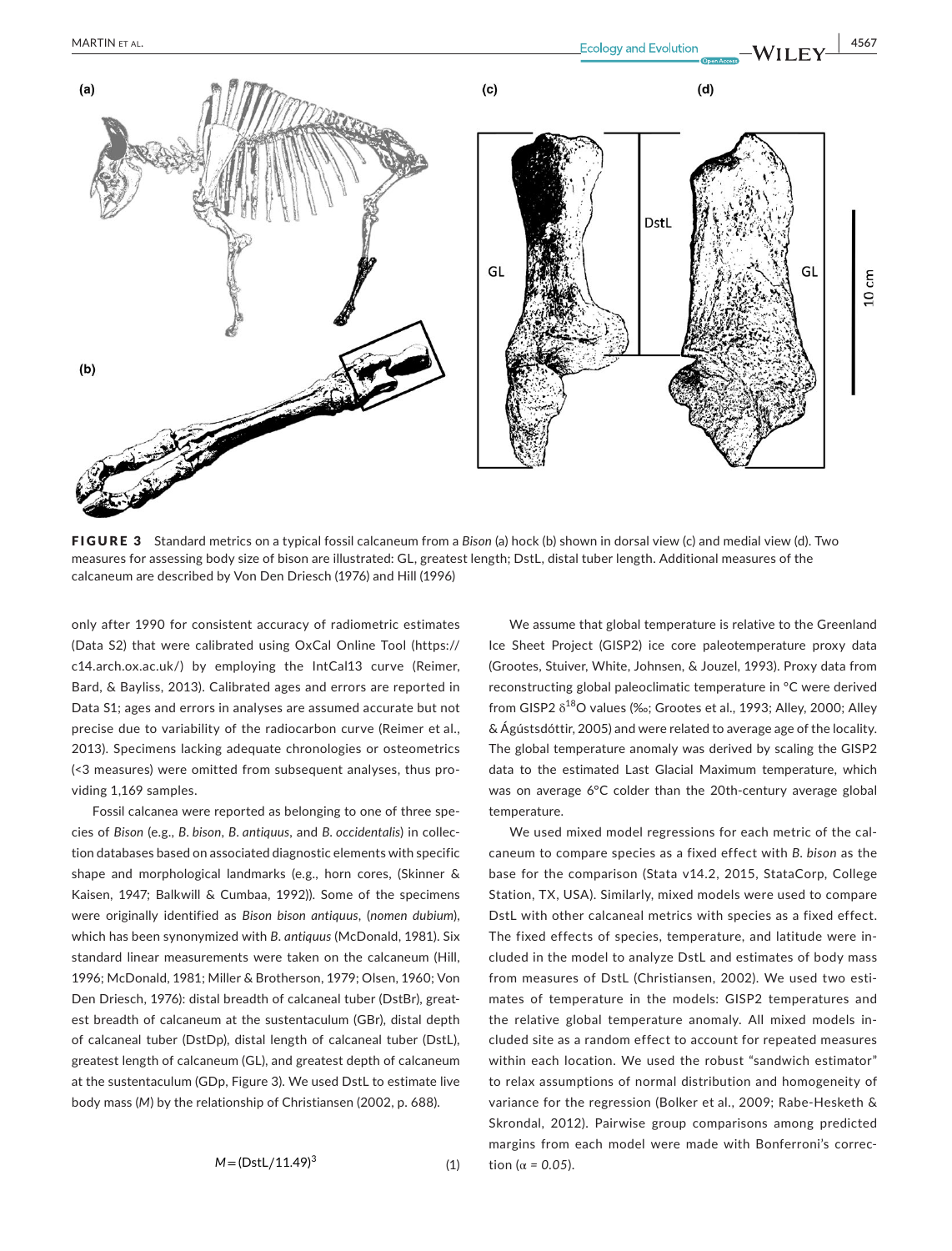| Parameter       | <b>Bison bison</b>       | B. occidentalis <sup>a</sup> | B. antiquus <sup>a</sup> |
|-----------------|--------------------------|------------------------------|--------------------------|
| GL              | $142.1 \pm 12.2$ (428) A | $155.9 \pm 8.7$ (35) B       | $161.8 \pm 11.3$ (568) C |
| DstL            | $88.4 \pm 12.0$ (273) A  | $100.7 \pm 5.3$ (36) B       | $106.2 \pm 8.0$ (540) C  |
| DstBr           | $36.17 \pm 3.8$ (164) A  | $38.3 \pm 4.1$ (35) B        | $41.5 \pm 4.7$ (569) B   |
| DstDp           | $39.3 \pm 3.5$ (164) A   | $42.2 \pm 3.5$ (38) B        | $44.3 \pm 4.5$ (589) C   |
| GBr             | $48.0 \pm 4.5$ (433) A   | $50.3 \pm 4.2$ (33) B        | $55.2 \pm 5.2$ (545) B   |
| GD <sub>p</sub> | $55.5 \pm 4.5$ (400) A   | $58.3 \pm 4.6$ (34) B        | $63.7 \pm 5.0$ (563) B   |

DstBr, distal tuber breadth; DstDp, distal tuber depth; DstL, distal tuber length, GBr, greatest breadth; GDp, greatest depth; GL, greatest length.

Uppercase letters indicate significant pairwise differences (*p* < *.05*) between species within each measure (row).

a Extinct.

| Parameter       | Obs. | <b>Sites</b> | Intercept $(\pm SE)$                                                | Slope $(\pm SE)$ |
|-----------------|------|--------------|---------------------------------------------------------------------|------------------|
| $GL^a$          | 743  | 53           | $-6.22 \pm 2.48$                                                    | $0.68 \pm 0.01$  |
| <b>DstBr</b>    | 645  | 48           | $46.69 \pm 2.06 + 3.14 \pm 1.04$<br>$(B.a.) + 2.37 \pm 1.18$ (B.o.) | $1.34 \pm 0.05$  |
| <b>DstDp</b>    | 662  | 47           | $40.38 \pm 2.78 + 4.53 \pm 1.52$<br>$(B.a.) + 2.45 \pm 1.45$ (B.o.) | $1.36 \pm 0.07$  |
| GBr             | 714  | 51           | $40.13 \pm 4.57 + 6.00 \pm 1.93$<br>$(B.a.) + 5.99 \pm 2.00$ (B.o.) | $1.08 \pm 0.07$  |
| GD <sub>p</sub> | 723  | 52           | $29.49 \pm 4.88 + 5.77 \pm 2.29$<br>$(B.a.) + 6.30 \pm 2.35$ (B.o.) | $1.11 \pm 0.07$  |

TABLE 2 Regression relationships for estimating distal tuber length in *Bison*

B.a., Bison antiquus; B.o., B. occidentalis.

(DstL) from other measures of the calcaneum (GL, DstBr, DstDp, GBr, GDp) in *Bison* using mixed models with site as a random effect and *B. bison* as the comparison base for species. a No linear effect of species on GL (*p* < *.05*).





# **3** | **RESULTS**

Species significantly affected all metrics of calcaneal size (Table 1), that is, specimens from *B. antiquus* were larger than those of *B. bison*. Similarly, the intercept of the positive relationship between

the depth or breadth of the calcaneum and its tuber length (DstL) was greater for *B. antiquus* than for *B. bison* (Table 2). Estimated body mass decreased over time from *B. antiquus* (802 ± 183 kg) to *B. occidentalis* (678 ± 105 kg) to modern *B. bison* (479 ± 177 kg; (Figure 4).

**TABLE 1** Summary statistics  $[\bar{X} \pm SD]$ (*n*)] calcaneal osteometrics (mm) of *Bison*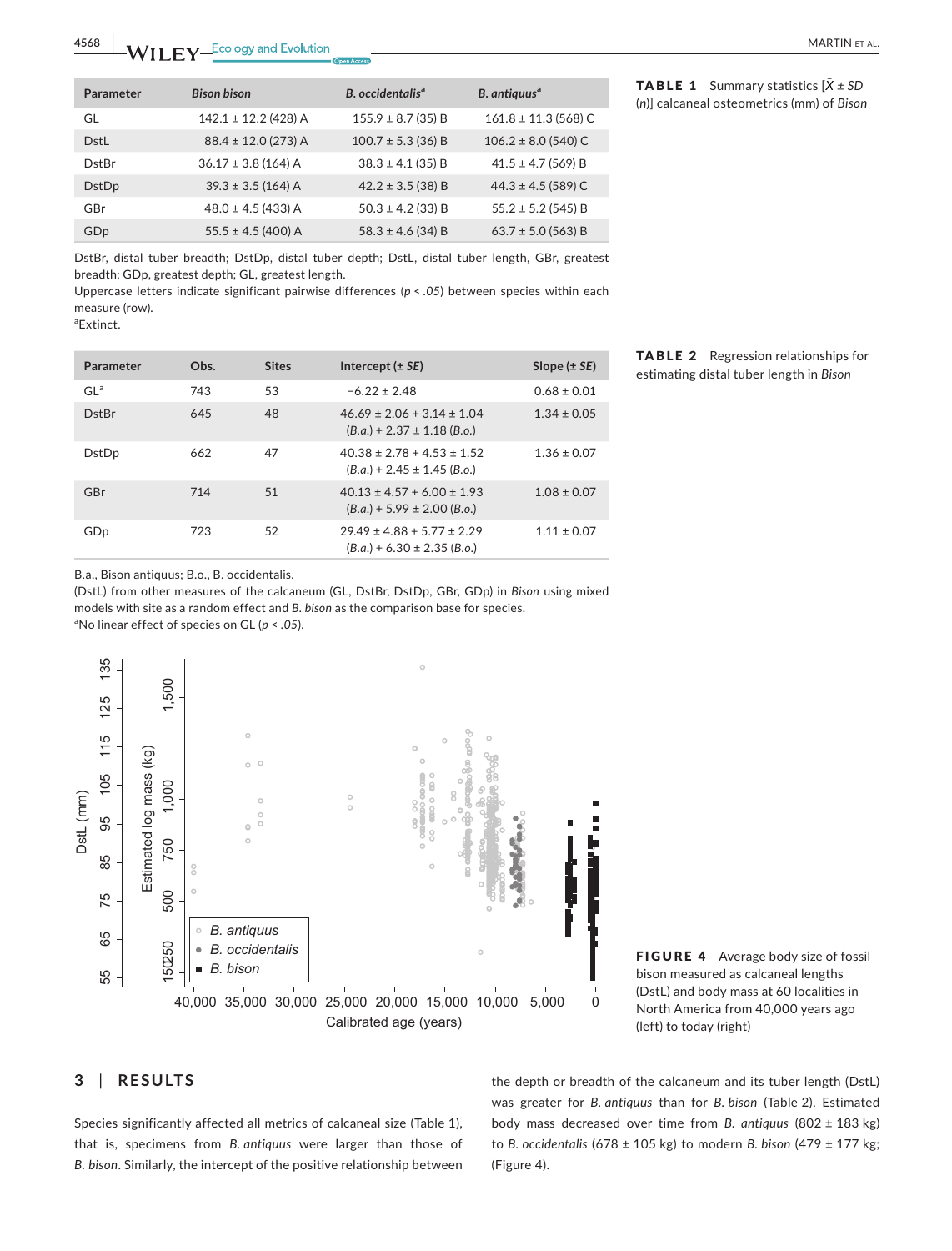

FIGURE 5 Sequence of Greenland mean annual temperature (°C derived from GISP2  $\delta^{18}$ O values (Alley & Ágústsdóttir, 2005)) and relative global temperature anomaly derived from modern Greenland temperatures (μ29.9°C mean annual temperature) from 40,000 years ago (left) to today (right)

The greatest proportion of specimens (50%) were those of *B. antiquus* and *B. occidentalis* that were dated between 7,000 and 13,000 years ago, whereas 38% of the specimens were those of *B. bison* from 3,000 years ago to present. Average annual temperatures varied over 25°C on the scale of Greenland temperature over the last 40,000 years, which was equivalent to a span of 6°C on the relative global scale (Figure 5).

The largest proportion of *Bison* specimens were associated with two large fluctuations from 15,000 years ago to present that



FIGURE 6 Relationship between estimated body mass (kg; ± *SE*) and the linear effect of relative global temperature (°C derived from GISP2  $\delta^{18}$ O values) from the mixed model regression with fixed effects of temperature and the random effect of site. Regression line (*y* = −40.9 kg/°C ± 10) with lines for specific regressions (intercepts for *B. bison* (black): 520.9 *±* 36.1; *B. occidentalis* (dark gray): 675.6 *±* 36.2; *B. antiquus* (light gray): 737.3 *±* 44.7; *p* < .001, *n* = 849, *N* = 53). Regression line for the small-sized *Bison* clade (red line) is −63 kg/°C (± 10; *z* = −6.11 *p* < .001) with an intercept at  $648 \pm 26$  kg

included warming in the Bølling–Allerød period (15,000 years to 13,000 years ago), cooling in the Younger Dryas (13,000 to 12,000 years ago), and warming through the Holocene period to present with small undulations in temperature, such as the Medieval Climatic Anomaly (approximately 1,000 to 700 years ago) and Little Ice Age (approximately 700 to 150 years ago; Figure 5).

Calcaneal distal tuber length (DstL) was negatively related to Greenland temperature (slope: −0.45 mm/°C ± 0.11; *z* = −3.95 *p* < .001) with intercepts at 78 ± 4 mm for *B. bison*, 90 ± 3 mm for *B. antiquus,* and 87 ± 2 mm for *B. occidentalis*. The relationship between calcaneal distal tuber length (DstL) and relative global temperature was −1.77 mm/°C ± 0.45 (*z* = −3.95, *p* < .001) with intercepts at 92 ± 2 mm for *B. bison*, 103 ± 3 mm for *B. antiquus,* and 101 ± 2 mm for *B. occidentalis*. Consequently, the slope of estimated body mass with global temperature was also negative at −41 kg/°C (± 10; *z* = −4.10, *p* < .001) with intercepts at 521 ± 36 kg for *B. bison*, 737 ± 45 kg for *B. antiquus,* and 676 ± 36 kg for *B. occidentalis* (Figure 6). This relationship predicts that *B. bison* will decrease by 164 ± 40 kg to 357 ± 54 kg if global temperature rises from 0°C to +4°C (Figure 6).

# **4** | **DISCUSSION**

Our data supported our hypothesis that global climate change drives body size of *Bison* spp., that is, as temperatures warmed, *Bison* became smaller. Generally, described as Bergmann's Rule (Bergmann, 1847), endotherms increase in body size with increasing latitude (Huston & Wolverton, 2011). It is likely that negative correlation between temperature and latitude is driving Bergmann's rule (i.e., body size) because even though we found that bison are larger at cooler temperatures, we were unable to correlate a significant effect of latitude over the geologic record (*p* > .94). The negative relationship between body mass and global temperature may reflect underlying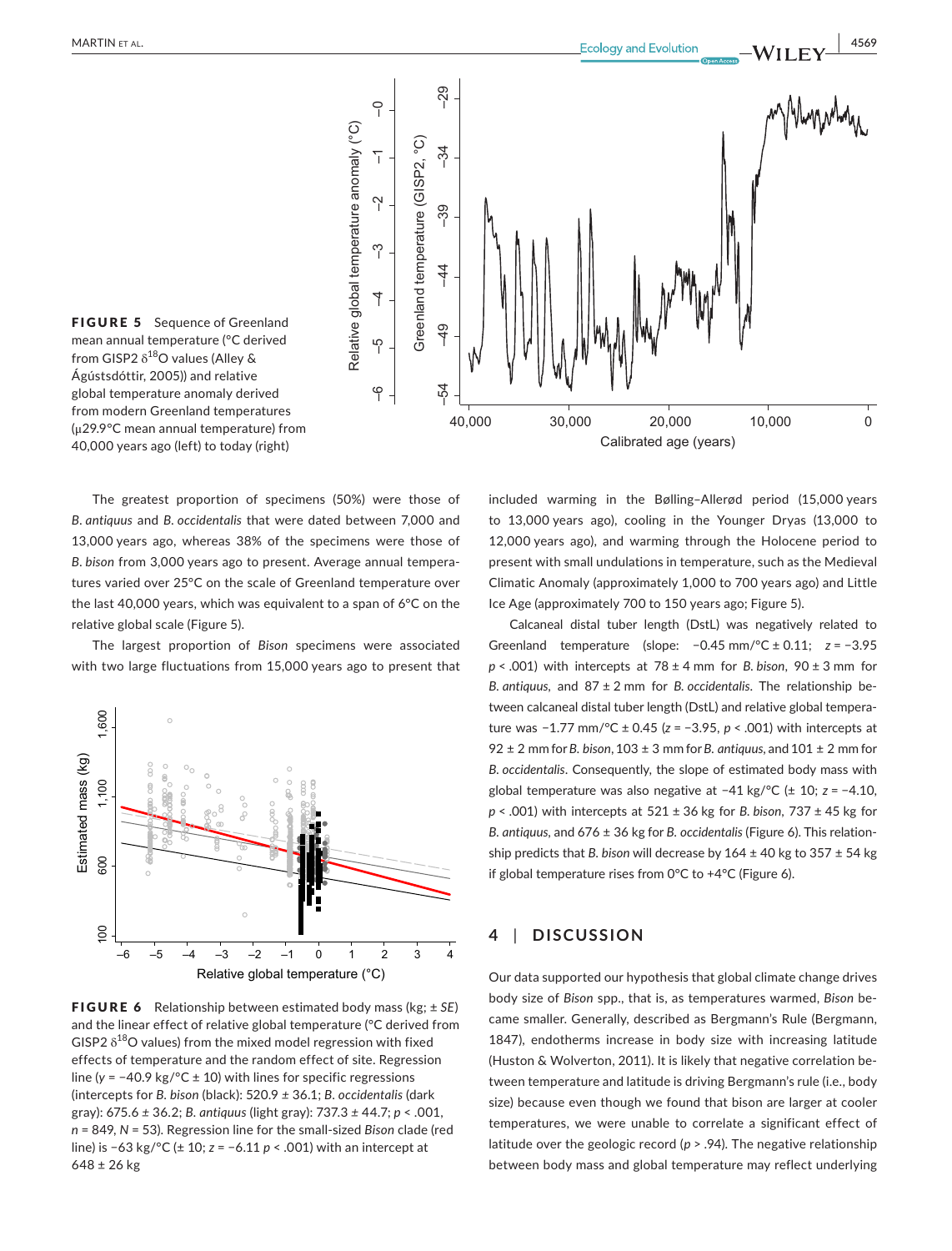**4570 WII FY** Ecology and Evolution **and Experiment Construction** MARTIN ET AL.

relationships between body size and net primary production as well as heat loads (Speakman & Król, 2010; Huston & Wolverton, 2011; Figure 1).

Paleontologists have long used skeletal elements from extant animals to reconstruct body mass and body shape of fossils (Christiansen, 2002; Damuth & MacFadden, 1990; Gingerich, 1990). Data from some bones indicate body size more accurately than others. Indices of body size in mammals, including *Bison,* are best indicated by bones of the hind foot (elements of the ankle, calcaneum, and astragalus), and front foot (elements of the wrist, scaphoid, and magnum), along with the toes (podial digits and distal and proximal phalanges; (Damuth & MacFadden, 1990)). The bulk of the foot bones precisely reflects body mass because they bear the weight of the animal, whereas the shape of the bones reflects the functional anatomy for locomotion through the attachment of tendons and muscle (Scott, 1990). Longer bones of limbs (femora and humeri) are also good proxies for reconstructing body size. Unfortunately, long bones in the fossil record are typically broken, whereas the calcanea, astragali, and phalanges are commonly well preserved, likely because these dense elements resist degradation. Consequently, podial elements are well studied within Bovinae, which includes cattle (*Bos taurus*, (Lawrence, 1951; Olsen, 1960; Balkwill & Cumbaa, 1992)), and Antilopinae, mountain goats (*Oreamnos* sp., (Carpenter, 2003)), bighorn sheep (*Ovis* sp., (Todd & Rapson, 1988; Rothschild & Martin, 2003), among others). However, it is difficult to distinguish taxa using podial elements. *Bison* and *Bos* can be resolved from traits of podial elements by the methods of Balkwill and Cumbaa (1992) but we cannot resolve *Bison* species based upon podial elements alone. Species designations in our dataset originated from whole collections of associated podial and cranial material that may not distinguish mixes of species at each location. For example, American Falls Reservoir in Idaho contains at least four co-existing species of *Bison* (Pinsof, 1991). If we ignore species designations and analyze our data at the clade level, the slope of podial size with increasing temperatures becomes steeper; −63 kg/°C (±10; *z* = −6.11 *p* < .001) with an intercept at 648 ± 26 kg for *Bison* spp., as compared to the −41 kg/°C for *Bison bison* (Figure 6). This slope may change regionally with latitudinal differences in body size of extant *Bison*.

*Bison* crania exhibit plastic morphology, likely due to a combination of environmental and sexual selection, whereas postcranial elements—podial elements specifically—exhibit a more conservative and accurate reflection of body size due to functional anatomy of the appendicular skeleton (Clifford, 2009, 2010). Historically, it has been difficult to identify *Bison* fossil species (*Bison bison*, *B. occidentalis*, and *B. antiquus*) based on skeletal remains without skulls, especially those without horn cores (McDonald, 1981; Skinner & Kaisen, 1947). This issue continues today (Grayson, 2006; Lyman, 2004; McDonald & Lammers, 2002), with the exceptions of *B. latifrons* (Giant bison (Hopkins, 1951; Schultz & Hillerud, 1977; Pinsof, 1991)) and *B. priscus* (Steppe bison; (Gee, 1993; Zazula, MacKay, & Andrews, 2009; Boeskorov et al., 2013)), which are distinct because of their massive size. Many of the above authors rely on cranial elements alone to specifically classify *Bison*, but recent studies suggest

that the diagnostic *Bison* cranial characters vary widely (Krasinska, 1988) and do not reflect conservative morphological variability in the skeleton. Cranial elements of *Bison* are now thought too variable to rely on for taxonomic classification (Prothero & Foss, 2007). Widga (2013) attempted to synthesize a large dataset of bison horn-core metrics and illustrates the noise inherent in these samples (Hill, Hawley, Widga, Monahan, & Wanamaker, 2014; Wilson, 1974).

Some researchers suggest that the past several millennia of anthropogenic selection by Paleoindians, conservationists, and producers may have directly and indirectly selected traits that scale to body size (i.e., large heart girths, large heads, straight vertebral column; (Todd, 1983; Grayson, 2000, 2001)). Undoubtedly, early arrivals of modern humans were having impacts on the available bison through hunting some 14,000 years ago (Barnosky et al., 2014; Grayson, 2000); however, these effects were limited by small human populations dispersed over a large continent and were therefore local impacts (Hawley, Hill, & Widga, 2013; Hill et al., 2008, 2014). Others have acknowledged that any selection has not made significant changes in morphology (Hawley et al., 2013; Hill et al., 2008, 2014). Climate is the most parsimonious explanation for shaping *Bison* morphology (Hill et al., 2008; Lewis et al., 2007; Shapiro et al., 2004). Changes in body size of *Bison* could be a result of migration or disease but those effects are geographically local and not likely to persist over the long time scale of the fossil record (Hamel et al., 2016). Wilson, Hills, and Shapiro (2008) postulate the decrease in body size of *Bison* is a consequence of dispersal theory, that is, expansion of range, over the last 80,000 years (Wilson, 1996). A more cogent argument explaining decrease in body size is the rapidly warming global climate, characterizing the termination of the Younger Dryas period.

This study demonstrates a strong inverse correlation between increasing global temperatures and body size of bison over the last 40,000 years. We hypothesize that increasing temperature alters both metabolic demands and available resources (Figure 1).

The IPCC Working Group 1 (2014) predicts 4°C rise in global temperatures by year 2100. While the absolute increase in 4°C is not unprecedented in the evolutionary history of *Bison*, the rate of temperature change is 30 times faster than the Bølling–Allerød period, the transition from the Last Glacial Maximum to Holocene climate conditions. The Last Glacial Maximum corresponds with a global temperature 6°C cooler than the 20th century, when *Bison* mass was 910 kg. If global temperature warms to +4°C as predicted for the 21st century, *Bison* body mass will likely decline from 665 kg to 357 kg (Figure 6), if body size declines at the long-term average. The greatest decline in body size of *Bison* apparently occurred between 12,500 and 9,250 years ago, when mass declined by 26% (906 kg to 670 kg) in approximately 3,000 years. If generation time of *Bison* is 3–10 years (Evans et al., 2012; Gingerich, 1993), the change in body size occurred in 325–1,080 generations producing an average rate of change of 0.2–0.7 kg per generation. It is unclear whether *Bison* can adapt body size to a 4°C warming within 10 generations by year 2100.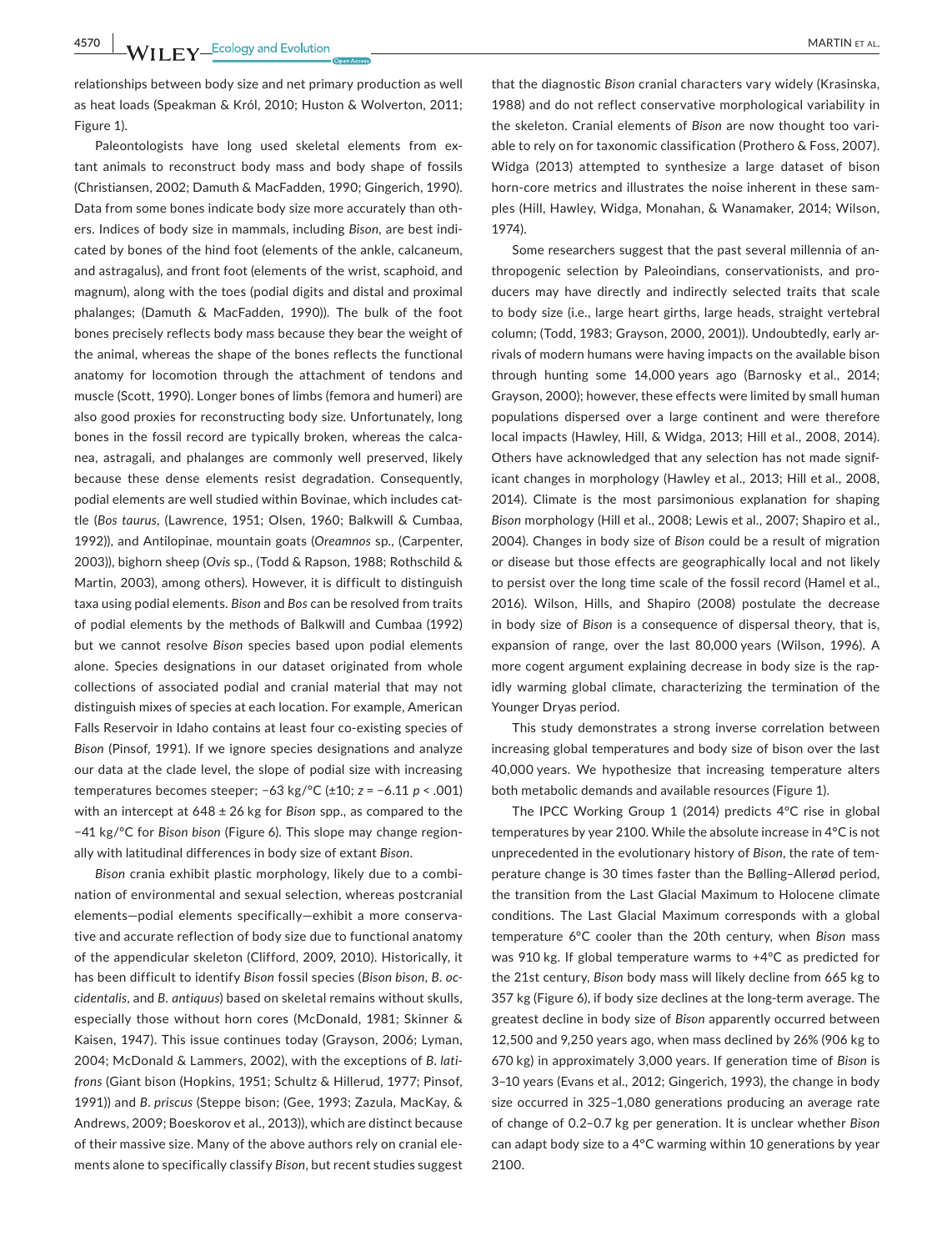*Bison* today express a 30% body mass gradient from north to south, that is, *Bison* in Saskatchewan (52°N) are at least 30% larger than those in Texas (30°N (Craine, 2013, p. 3)). This body size gradient is likely associated with latitudinal variation in timing of reproduction and parturition as well as windows for growth (Barboza et al., 2009). Quantifying and comparing physiological thresholds and mechanisms driving body size change are imperative for managing *Bison* and other large herbivores (Figure 1). Conservation goals among latitudinally disparate *Bison* herds in North America should consider that resident *Bison* will likely grow smaller and more slowly in the south than in the north, which will impact management strategies at both regional and continental scales.

#### **ACKNOWLEDGMENTS**

We thank R.A. Short-Martin, C. Widga, R. Shively, K. Hollingsworth, K. Oster, S. C. Wallace, S.L. Swift, T. Martin, and K. Martin for facilitating discussions improving this study. We are in hock to the contributions provided by the anonymous reviewers improving the manuscript. We thank M.E. Hill, M.G. Hill, E. Scott, H.G. McDonald, J.N. McDonald, and C. Widga for supplying additional calcaneal metrics. We thank R.A. Fowler, C.I. Rodda, C. Frost, G. Lima, and T. Lessard from the Climate Change Institute at the University of Maine for contributing to previous interpretations of the data and earlier versions of the paper. Funding for this research was supported in part by the Western Bison Association research grant, the Throlson American Bison Foundation Scholarship at the National Bison Association, the Larry D. Agenbroad Legacy Fund at The Mammoth Site of Hot Springs, South Dakota; and the US National Science Foundation Adaptation to Abrupt Climate Change IGERT program at the Climate Change Institute of the University of Maine, grant #DGE-1144423. Any opinions, findings, and conclusions or recommendations expressed in this material are those of the author(s) and do not necessarily reflect the views of the National Science Foundation. We are grateful to the many institutions listed in S2 that provided over 2,400 specimens and more than 7,300 measurements for this study.

#### **CONFLICT OF INTEREST**

None declared.

### **AUTHOR CONTRIBUTIONS**

JMM conceived and developed the study. JMM and JIM acquired the data. JMM, JIM, and PSB interpreted and analyzed the data. JMM, JIM, and PSB drafted, revised, and approved the final manuscript.

### **ORCID**

*Jeff M. Marti[n](http://orcid.org/0000-0002-4310-8973)* <http://orcid.org/0000-0002-4310-8973>

*Jim I. Mead* <http://orcid.org/0000-0002-4975-022X> Perry S. Barboza<sup>D</sup> <http://orcid.org/0000-0002-1489-6448>

#### **REFERENCES**

- Albon, S. D., Irvine, R. J., Halvorsen, O., Langvatn, R., Loe, L. E., Ropstad, E., … Stien, A. (2017). Contrasting effects of summer and winter warming on body mass explain population dynamics in a food-limited Arctic herbivore. *Global Change Biology*, *23*, 1374–1389. [https://doi.](http://Contrastingeffects of summer and winter warming on body mass explain population dynamics in a food-limited Arctic herbivore) [org/10.1111/gcb.13435](http://Contrastingeffects of summer and winter warming on body mass explain population dynamics in a food-limited Arctic herbivore)
- Alley, R. B. (2000). The Younger Dryas cold interval as viewed from central Greenland. *Quaternary Science Reviews*, *19*, 213–226. [https://doi.](https://doi.org/10.1016/S0277-3791(99)00062-1) [org/10.1016/S0277-3791\(99\)00062-1](https://doi.org/10.1016/S0277-3791(99)00062-1)
- Alley, R. B., & Ágústsdóttir, A. M. (2005). The 8k event: Cause and consequences of a major Holocene abrupt climate change. *Quaternary Science Reviews*, *24*, 1123–1149. [https://doi.org/10.1016/j.](https://doi.org/10.1016/j.quascirev.2004.12.004) [quascirev.2004.12.004](https://doi.org/10.1016/j.quascirev.2004.12.004)
- Alley, R. B., Meese, D. A., Shuman, C. A., Gow, A. J., Taylor, K. C., Grootes, P. M., … Zielinski, G. A. (1993). Abrupt increase in Greenland snow accumulation at the end of the Younger Dryas event. *Nature*, *362*, 527–529.<https://doi.org/10.1038/362527a0>
- Allred, B. W., Fuhlendorf, S. D., & Hamilton, R. G. (2011) The role of herbivores in Great Plains conservation: Comparative ecology of bison and cattle. *Ecosphere*, *2*, 1–17. [https://doi.org/10.1890/](https://doi.org/10.1890/ES10-00152.1) [ES10-00152.1](https://doi.org/10.1890/ES10-00152.1)art26.
- Balkwill, D. M., & Cumbaa, S. L. (1992). *A guide to the identification of postcranial bones of Bos taurus and Bison bison*(pp. 277). Ottawa: Syllogeus, 71.
- Barboza, P. S., Parker, K. L., & Hume, I. D. (2009). *Integrative Wildlife Nutrition* (p. 350). Berlin, Heidelberg: Verlag, Springer. [https://doi.](https://doi.org/10.1007/978-3-540-87885-8) [org/10.1007/978-3-540-87885-8](https://doi.org/10.1007/978-3-540-87885-8)
- Barnosky, A. D., Holmes, M., Kirchholtes, R., Lindsey, E., Maguire, K. C., Poust, A. W., … Wogan, G. O. U. (2014). Prelude to the Anthropocene: Two new North American Land Mammal Ages (NALMAs). *The Anthropocene Review*, *1*, 225–242. [https://doi.](https://doi.org/10.1177/2053019614547433) [org/10.1177/2053019614547433](https://doi.org/10.1177/2053019614547433)
- Bell, C. J., Lundelius, E. L. Jr, Barnosky, A. D., Graham, R. W., Lindsay, E. H., Ruez, D. R. Jr, … Zakrzewski, R. J. (2004). The Blancan, Irvingtonian, and Rancholabrean Mammal Ages. In M. O. Woodburne (Ed.), *Late Cretaceous and Cenozoic mammals of North America: Biostratigraphy and Geochronology* (pp. 232–314). New York City, NY: Columbia University Press.
- Bergman, C. M., Fryxell, J. M., Gates, C. C., & Fortin, D. (2001). Ungulate foraging strategies: Energy maximizing or time minimizing? *Journal of Animal Ecology*, *70*, 289–300. [https://doi.](https://doi.org/10.1046/j.1365-2656.2001.00496.x) [org/10.1046/j.1365-2656.2001.00496.x](https://doi.org/10.1046/j.1365-2656.2001.00496.x)
- Bergmann, C. (1847). *Über die verhaltnisse der warmeokonomie der thiere zu ihrer grosse (translation: On the Conditions of the Thermal Economy of Animals to Their Size)* (p. 116). Germany: Göttingen.
- Boeskorov, G. G., Potapova, O. R., Mashchenko, E. N., Protopopov, A. V., Kuznetsova, T. V., Agenbroad, L., & Tikhonov, A. N. (2014) Preliminary analyses of the frozen mummies of mammoth (*Mammuthus primigenius*), bison (*Bison priscus*) and horse (*Equus* sp.) from the Yana-Indigirka Lowland, Yakutia, Russia. *Integrative Zoology*, *9*(4), 471–480.
- Bolker, B. M., Brooks, M. E., Clark, C. J., Geange, S. W., Poulsen, J. R., Stevens, M. H. H., & White, J. S. S. (2009). Generalized linear mixed models: A practical guide for ecology and evolution. *Trends in Ecology and Evolution*, *24*, 127–135. [https://doi.org/10.1016/j.](https://doi.org/10.1016/j.tree.2008.10.008) [tree.2008.10.008](https://doi.org/10.1016/j.tree.2008.10.008)
- Brown, J. H., & Sibly, R. M. (2006). Life-history evolution under a production constraint. *Proceedings of the National Academy of Sciences of the United States of America*, *103*, 17595–17599. [https://doi.org/10.1073/](https://doi.org/10.1073/pnas.0608522103) [pnas.0608522103](https://doi.org/10.1073/pnas.0608522103)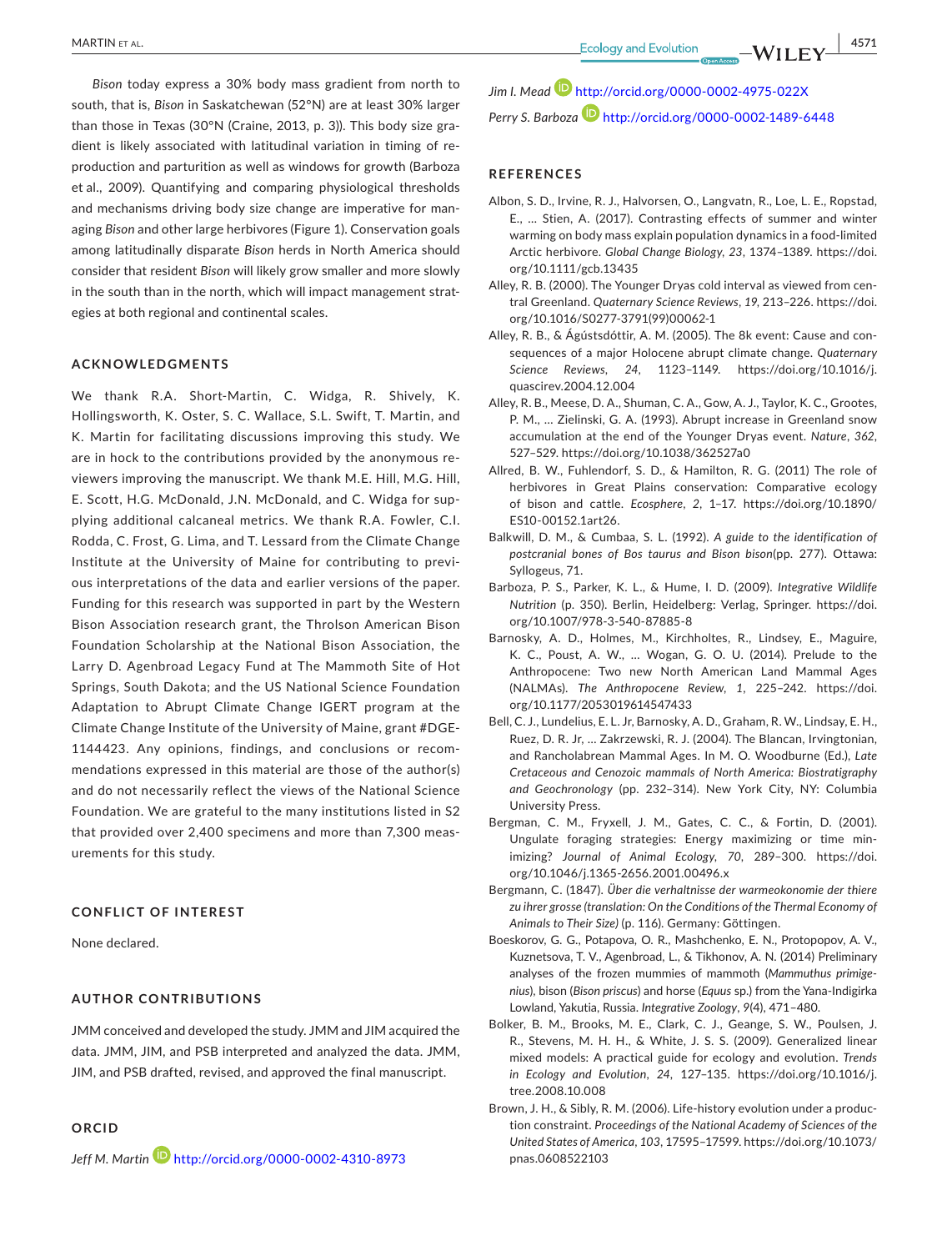- Carpenter, M. C. (2003). *Late Pleistocene Aves, Chiroptera, Perissodactyla, and Artiodactyla from Rampart Cave, Grand Canyon* (p. 333). Arizona: Northern Arizona University.
- Christiansen, P. (2002). Locomotion in terrestrial mammals: The influence of body mass, limb length and bone proportions on speed. *Zoological Journal of the Linnean Society*, *136*, 685–714. [https://doi.](https://doi.org/10.1046/j.1096-3642.2002.00041.x) [org/10.1046/j.1096-3642.2002.00041.x](https://doi.org/10.1046/j.1096-3642.2002.00041.x)
- Clifford, A. B. (2009) Evolution and Mechanics of Unguligrady in Artiodactyls. Brown University, 1-145 pp.
- Clifford, A. B. (2010). The evolution of the unguligrade manus in artiodactyls. *Journal of Vertebrate Paleontology*, *30*, 1827–1839. [https://](https://doi.org/10.1080/02724634.2010.521216) [doi.org/10.1080/02724634.2010.521216](https://doi.org/10.1080/02724634.2010.521216)
- Coppedge, B. R., Fuhlendorf, S. D., Engle, D. M., Carter, B. J., & Shaw, J. H. (1999). Grassland soil depressions: Relict bison wallows or inherent landscape heterogeneity? *American Midland Naturalist*, *142*, 382–392. [https://doi.org/10.1674/0003-0031\(1999\)142\[038](https://doi.org/10.1674/0003-0031(1999)142[0382:GSDRBW]2.0.CO;2) [2:GSDRBW\]2.0.CO;2](https://doi.org/10.1674/0003-0031(1999)142[0382:GSDRBW]2.0.CO;2)
- Coppedge, B. R., & Shaw, J. H. (1998). Bison grazing patterns on seasonally burned tallgrass prairie. *Journal of Range Management*, *51*, 258–264. <https://doi.org/10.2307/4003408>
- Coppedge, B. R., & Shaw, J. H. (2000). American bison *Bison bison* wallowing behavior and wallow formation on tallgrass prairie. *Acta Theriologica*, *45*, 103–110. <https://doi.org/10.4098/0001-7051>
- Craine, J. M. (2013). Long-term climate sensitivity of grazer performance: A cross-site study. *PLoS One*, *8*, e67065. [https://doi.org/10.1371/](https://doi.org/10.1371/journal.pone.0067065) [journal.pone.0067065](https://doi.org/10.1371/journal.pone.0067065)
- Craine, J. M., Elmore, A. J., Olson, K. C., & Tolleson, D. (2010). Climate change and cattle nutritional stress. *Global Change Biology*, *16*, 2901– 2911. <https://doi.org/10.1111/j.1365-2486.2009.02060.x>
- Craine, J. M., Nippert, J. B., Elmore, A. J., Skibbe, A. M., Hutchinson, S. L., & Brunsell, N. A. (2012). Timing of climate variability and grassland productivity. *Proceedings of the National Academy of Sciences*, *109*, 3401–3405. <https://doi.org/10.1073/pnas.1118438109>
- Craine, J. M., Towne, E. G., Joern, A., & Hamilton, R. G. (2009). Consequences of climate variability for the performance of bison in tallgrass prairie. *Global Change Biology*, *15*, 772–779. [https://doi.](https://doi.org/10.1111/j.1365-2486.2008.01769.x) [org/10.1111/j.1365-2486.2008.01769.x](https://doi.org/10.1111/j.1365-2486.2008.01769.x)
- Crews, D., & Gore, A. C. (2012). Epigenetic synthesis: A need for a new paradigm for evolution in a contaminated world. *Biology Reports*, *43410*, 4–18.
- Damuth, J., & MacFadden, B. J. (1990). *Body Size in Mammalian Paleobiology: Estimation and Biological Implications* (p. 401). Cambridge, Massachusetts: Cambridge University Press.
- Dary, D. A. (1974). *The Buffalo Book: The Full Saga of the American animal*. Chicago, Illinois: The Swallow Press.
- Evans, A. R., Jones, D., Boyer, A. G., Brown, J. H., Costa, D. P., Ernest, S. K., … Uhen, M. D. (2012). The maximum rate of mammal evolution. *Proceedings of the National Academy of Sciences*, *109*, 1–4.
- Fahnestock, J. T., & Knapp, A. K. (1994). Plant responses to selective grazing by bison: Interactions between light, herbivory and water stress. *Vegetatio*, *115*, 123–131.
- Feranec, R. S., Hadly, E. A., & Paytan, A. (2009). Stable isotopes reveal seasonal competition for resources between late Pleistocene bison (*Bison*) and horse (*Equus*) from Rancho La Brea, southern California. *Palaeogeography, Palaeoclimatology, Palaeoecology*, *271*, 153–160. <https://doi.org/10.1016/j.palaeo.2008.10.005>
- Feranec, R. S., & MacFadden, B. J. (2000). Evolution of the grazing niche in Pleistocene mammals from Florida: Evidence from stable isotopes. *Palaeogeography, Palaeoclimatology, Palaeoecology*, *162*, 155–169. [https://doi.org/10.1016/S0031-0182\(00\)00110-3](https://doi.org/10.1016/S0031-0182(00)00110-3)
- Froese, D., Stiller, M., Heintzman, P. D., Reyes, A. V., Zazula, G. D., Soares, A. E., … Shapiro, B. (2017). Fossil and genomic evidence constrains the timing of bison arrival in North America. *Proceedings of the National Academy of Sciences of the United States of America*, *114*(13), 3457–3462.<https://doi.org/10.1073/pnas.1620754114>
- C. C. Gates, C. H. Freese, P. J. P. Gogan & M. Kotzman, (eds). (2010). American bison: Status survey and conservation guidelines(pp. 134). Gland, Switzerland: IUCN.
- Gee, H. (1993). Distinction between postcranial bones of *Bos primigenius* Bojanus, 1827 and *Bison priscus* Bojanus, 1827 from the British Pleistocene and the taxonomic status of Bos. *Journal of Quaternary Science*, *8*, 79–92. [https://doi.org/10.1002/\(ISSN\)1099-1417](https://doi.org/10.1002/(ISSN)1099-1417)
- Gingerich, P. D. (1990). *Prediction of Body Mass in Mammalian Species From Long Bone Lengths and Diameters* pp. (79–92). Ann Arbor: Contributions From theMuseum of Paleontology, University of Michigan, 28.
- Gingerich, P. D. (1993). Rates of evolution in Plio-Pleistocene mammals: Six case studies. In R. A. Martin, & A. D. Barnosky (Eds.), *Morphological change in Quaternary mammals of North America* (pp. 84–106). Cambridge, Massachusetts: Cambridge University Press. <https://doi.org/10.1017/CBO9780511565052>
- Grayson, D. K. (2000). Mammalian responses to Middle Holocene climatic change in the Great Basin of the western United States. *Journal of Biogeography*, *27*, 181–192. [https://doi.](https://doi.org/10.1046/j.1365-2699.2000.00383.x) [org/10.1046/j.1365-2699.2000.00383.x](https://doi.org/10.1046/j.1365-2699.2000.00383.x)
- Grayson, D. (2001). The archaeological record of human impacts on animal populations. *Journal of World Prehistory*, *15*, 1–68. [https://doi.](https://doi.org/10.1023/A:1011165119141) [org/10.1023/A:1011165119141](https://doi.org/10.1023/A:1011165119141)
- Grayson, D. K. (2006). Holocene bison in the Great Basin, western USA. *Holocene*, *16*, 913–925. [https://doi.org/10.1191/0959683606hol98](https://doi.org/10.1191/0959683606hol982fa)  $2f\ddot{c}$
- Grootes, P., Stuiver, M., White, J., Johnsen, S., & Jouzel, J. (1993). Comparison of oxygen isotope records from the GISP2 and GRIP Greenland ice cores. *Nature*, *366*, 552–554.<https://doi.org/10.1038/366552a0>
- Hamel, S., Gaillard, J., Yoccoz, N. G., Albon, S., Côté, S. D., Craine, J. M., … Tveraa, T. (2016). Cohort variation in individual body mass dissipates with age in large herbivores. *Ecological Monographs*, *86*, 517–543. <https://doi.org/10.1002/ecm.1232>
- Hawley, M. F., Hill, M. G., & Widga, C. C. (2013). *New Deal Era discovery and investigation of middle Holocene bonebeds in the Upper Midwest* (pp. 29–35). Washington, DC: The SAA Archaeological Record.
- Hill, M. G. (1996). Size comparison of the Mill Iron Site bison calcanea. In G. C. Frison (Ed.), *The Mill Iron Site* (pp. 231–237). Albuquerque, New Mexico: University of New Mexico Press.
- Hill, M. G., Hawley, M. F., Widga, C. C., Monahan, L. A. H., & Wanamaker, A. D. Jr (2014). The Nye site, Wisconsin: The search for early man in the Upper Midwest, investigative incursions, and paleozoology. *The Wisconsin Archeologist*, *95*, 200–238.
- Hill, M. E., Hill, M. G., & Widga, C. C. (2008). Late Quaternary *Bison* diminution on the Great Plains of North America: Evaluating the role of human hunting versus climate change. *Quaternary Science Reviews*, *27*, 1752–1771.<https://doi.org/10.1016/j.quascirev.2008.07.002>
- Hopkins, M. (1951). *Bison* (Gigantobison) *latifrons* and *Bison* (Simobison) *alleni* in southeastern Idaho. *Journal of Mammalogy*, *32*, 192–197. <https://doi.org/10.2307/1375374>
- Huston, M. A., & Wolverton, S. (2011). Regulation of animal size by eNPP, Bergmann's rule, and related phenomena. *Ecological Monographs*, *81*, 349–405.<https://doi.org/10.1890/10-1523.1>
- IPCC Working Group 1. (2014) IPCC Fifth Assessment Report (AR5) The physical science basis. IPCC.
- Jouzel, J., Masson-Delmotte, V., Cattani, O., Dreyfus, G., Falourd, S., Hoffmann, G., … Wolff, E. W. (2007). Orbital and millennial Antarctic climate variability over the past 800,000 years. *Science*, *317*, 793– 796.<https://doi.org/10.1126/science.1141038>
- Knapp, A. K., Blair, J. M., Briggs, J. M., Collins, S. L., Hartnett, D. C., Johnson, L. C., & Towne, E. G. (1999). The Keystone Role of Bison in North American Tallgrass Prairie. *BioScience*, *49*, 39–50. [https://doi.](https://doi.org/10.2307/1313492) [org/10.2307/1313492](https://doi.org/10.2307/1313492)
- Koch, P. L., & Barnosky, A. D. (2006). Late Quaternary extinctions: State of the debate. *Annual Review of Ecology, Evolution,*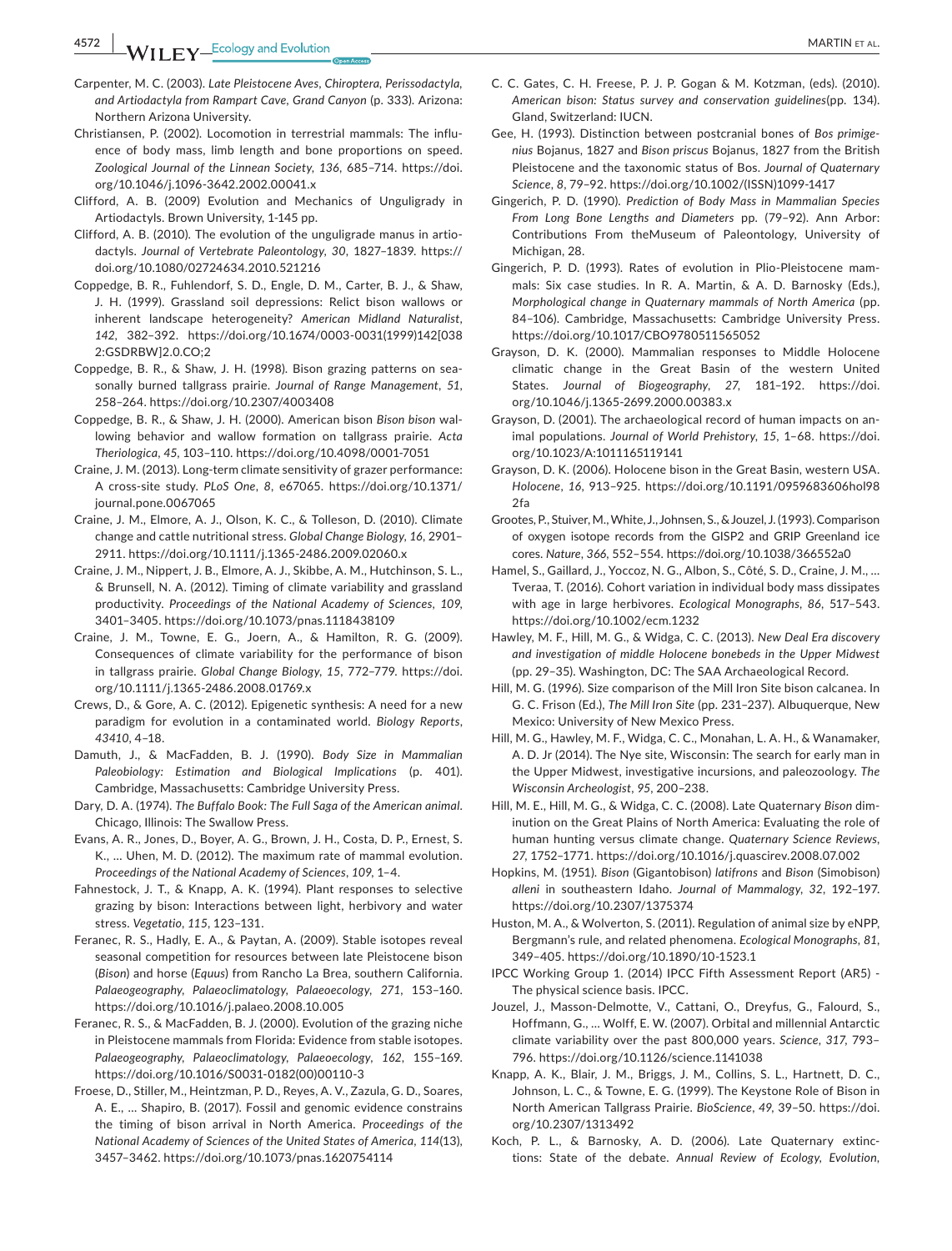**<u>MARTIN ET AL.</u> 1973** 

*and Systematics*, *37*, 215–250. [https://doi.org/10.1146/annurev.](https://doi.org/10.1146/annurev.ecolsys.34.011802.132415) [ecolsys.34.011802.132415](https://doi.org/10.1146/annurev.ecolsys.34.011802.132415)

- Krasinska, M. (1988). Variability of the Skull Shape in Hybrids between European bison and Domestic Cattle. *Acta Theriologica*, *33*, 147–186. <https://doi.org/10.4098/0001-7051>
- Kurtén, B., & Anderson, E. (1980). *Pleistocene mammals of North America* (p. 442). New York, NY: Columbia University Press.
- Lawrence, B. (1951). *Mammals found at the Awatovi Site: Post-cranial skeletal characters of deer, pronghorn, and sheep-goat with notes on Bos and Bison*, Vol. *3* (p. 43). Cambridge: Massachusetts.
- Leng, M. (2006). *Isotopes in palaeoenvironmental research* (pp. 322). Berlin: Springer Science & Business Media. [https://doi.](https://doi.org/10.1007/1-4020-2504-1) [org/10.1007/1-4020-2504-1](https://doi.org/10.1007/1-4020-2504-1)
- Lewis, P. J., Johnson, E., Buchanan, B., & Churchill, S. E. (2007). The Evolution of *Bison bison*: A View from the Southern Plains. *Bulletin of the Texas Archeological Society*, *78*, 197–204.
- Long, R. A., Bowyer, R. T., Porter, W. P., Mathewson, P., Monteith, K. L., & Kie, J. G. (2014). Behavior and nutritional condition buffer a large-bodied endotherm against direct and indirect effects of climate. *Ecological Monographs*, *84*(3), 513–532. [https://doi.](https://doi.org/10.1890/13-1273.1) [org/10.1890/13-1273.1](https://doi.org/10.1890/13-1273.1)
- Lovegrove, B. G., & Mowoe, M. O. (2013). The evolution of mammal body sizes: Responses to Cenozoic climate change in North American mammals. *Journal of Evolutionary Biology*, *26*, 1317–1329. [https://doi.](https://doi.org/10.1111/jeb.12138) [org/10.1111/jeb.12138](https://doi.org/10.1111/jeb.12138)
- Lyman, R. L. (2004). Late-Quaternary diminution and abundance of prehistoric bison (*Bison* sp.) in eastern Washington state, U.S.A. *Quaternary Research*, *62*, 76–85. <https://doi.org/10.1016/j.yqres.2004.04.001>
- MacFadden, B. J., & Cerling, T. E. (1996). Mammalian herbivore communities, ancient feeding ecology, and carbon isotopes: A 10 millionyear sequence from the Neogene of Florida. *Journal of Vertebrate Paleontology*, *16*, 103–115. [https://doi.org/10.1080/02724634.1996](https://doi.org/10.1080/02724634.1996.10011288) [.10011288](https://doi.org/10.1080/02724634.1996.10011288)
- McDonald, J. N. (1981). *North American bison: Their classification and evolution* (p. 316). Los Angeles, California: University of California Press.
- McDonald, J. N., & Lammers, G. (2002). *Bison antiquus* from Kenora, Ontario, and notes on the evolution of North American Holocene *Bison*. *Smithsonian Contributions to Paleobiology*, *93*, 83–97.
- Mifsud, K. R., Gutièrrez-Mecinas, M., Trollope, A. F., Collins, A., Saunderson, E. A., & Reul, J. M. H. M. (2011). Epigenetic mechanisms in stress and adaptation. *Brain, Behavior, and Immunity*, *25*, 1305– 1315. <https://doi.org/10.1016/j.bbi.2011.06.005>
- Miller, W. E., & Brotherson, J. D. (1979). *Size variation in foot elements of Bison from Rancho La Brea*(pp. 1–19). Los Angeles: Natural History Museum, Contributions in Science, 323.
- Miquelle, D. (1985) Food habits and range conditions of bison and sympatric ungulates on the Upper Chita River, Wrangell-Saint Elias National Park and Preserve. Alaska Region Research Resources Management Report AR-8.
- Olsen, S. J. (1960). Post-cranial skeletal characters of *Bison* and *Bos*. *Papers of the Peabody Museum of Archaeology and Ethnology*, Harvard University, *35*, 1–15.
- Pinsof, J. D. (1991). A cranium of *Bison alaskensis* (Mammalia: Artiodactyla: Bovidae) and comments on fossil *Bison* diversity in the American Falls area, southeastern Idaho. *Journal of Vertebrate Paleontology*, *11*, 509– 514.<https://doi.org/10.1080/02724634.1991.10011418>
- Plumb, G. E., & Dodd, J. L. (1994). Foraging ecology of bison and cattle. *Rangelands Archieves*, *16*, 107–109.
- Polley, H. W., & Collins, S. L. (1984). Relationships of vegetation and environment in buffalo wallows. *American Midland Naturalist*, *112*, 178–186.<https://doi.org/10.2307/2425471>
- Prothero, D. R., & Foss, S. E. (2007). *The evolution of artiodactyls* (p. 384). Baltimore, Maryland: Johns Hopkins University Press.
- Rabe-Hesketh, S., & Skrondal, A. (2012). *Multilevel and longitudinal modeling using Stata*, 3rd edn. College Station, Texas: Stata Press.
- Reimer, P., Bard, E., & Bayliss, A. (2013). IntCal13 and Marine13 radiocarbon age calibration curves 0–50,000 years cal BP. *Radiocarbon*, *55*, 1869–1887. [https://doi.org/10.2458/azu\\_js\\_rc.55.16947](https://doi.org/10.2458/azu_js_rc.55.16947)
- Rothschild, B. M., & Martin, L. D. (2003). Frequency of pathology in a large natural sample from natural trap cave with special remarks on erosive disease in the Pleistocene. *Reumatismo*, *55*, 58–65.
- Sander, P. M., Christian, A., Clauss, M., Fechner, R., Gee, C. T., Griebeler, E. M., … Witzel, U. (2011). Biology of the sauropod dinosaurs: The evolution of gigantism. *Biological Reviews*, *86*, 117–155. [https://doi.](https://doi.org/10.1111/j.1469-185X.2010.00137.x) [org/10.1111/j.1469-185X.2010.00137.x](https://doi.org/10.1111/j.1469-185X.2010.00137.x)
- Schultz, C. B., & Hillerud, J. M. (1977). The antiquity of *Bison latifrons* (Harlan) in the Great Plains of North America. *Transactions of the Nebraska Academy of Sciences*, *4*, 103–116.
- Scott, K. M. (1990). Post-cranial predictors of ungulates as predictors of body size. In J. Damuth, & B. J. Macfadden (Eds.), *Body size in mammalian paleobiology* (pp. 301–336). Cambridge, Massachusetts: Cambridge University Press.
- Shapiro, B., Drummond, A. J., Rambaut, A., Wilson, M. C., Matheus, P. E., Sher, A. V., … Cooper, A. (2004). Rise and fall of the Beringian Steppe *Bison*. *Science*, *306*, 1561–1565. [https://doi.org/10.1126/](https://doi.org/10.1126/science.1101074) [science.1101074](https://doi.org/10.1126/science.1101074)
- Skinner, M. F., & Kaisen, O. C. (1947). The fossil *Bison* of Alaska and preliminary revision of the genus. *Bulletin of the American Museum of Natural History*, *89*, 123–256.
- Smith, F. A., Boyer, A. G., Brown, J. H., Costa, D. P., Dayan, T., Ernest, S. K., … Uhen, M. D. (2010). The evolution of maximum body size of terrestrial mammals. *Science*, *330*, 1216–1219. [https://doi.org/10.1126/](https://doi.org/10.1126/science.1194830) [science.1194830](https://doi.org/10.1126/science.1194830)
- Smith, F. A., Murray, I. W., Harding, L. E., Lease, H. M., & Martin, J. (2014). Life in an extreme environment: a historical perspective on the influence of temperature on the ecology and evolution of woodrats. *Journal of Mammalogy*, *95*, 1128–1143. [https://doi.](https://doi.org/10.1644/13-MAMM-S-070) [org/10.1644/13-MAMM-S-070](https://doi.org/10.1644/13-MAMM-S-070)
- Speakman, J. R., & Król, E. (2010). Maximal heat dissipation capacity and hyperthermia risk: Neglected key factors in the ecology of endotherms. *Journal of Animal Ecology*, *79*, 726–746.
- Stanley, S. (1973). An explanation for Cope's Rule. *Evolution*, *27*, 1–26. <https://doi.org/10.1111/j.1558-5646.1973.tb05912.x>
- Todd, L. (1983) The Horner Site: Taphonomy of an Early Holocene *Bison* bonebed. University of New Mexico, 340 pp.
- Todd, L. C., & Rapson, D. J. (1988). Long bone fragmentation and interpretation of faunal assemblages: Approaches to comparative analysis. *Journal of Archaeological Science*, *15*, 307–325. [https://doi.](https://doi.org/10.1016/0305-4403(88)90067-2) [org/10.1016/0305-4403\(88\)90067-2](https://doi.org/10.1016/0305-4403(88)90067-2)
- Towne, E. G. (2000). Prairie vegetation and soil nutrient responses to ungulate carcasses. *Oecologia*, *122*, 232–239. [https://doi.org/10.1007/](https://doi.org/10.1007/PL00008851) [PL00008851](https://doi.org/10.1007/PL00008851)
- United States Department of Agriculture (2016). *Health and management practices on U.S. ranched-bison operations, 2014* (p. 184). Colorado: Fort Collins.
- Van Vuren, D. H. (2001). Spatial relations of American bison (*Bison bison*) and domestic cattle in a montane environment. *Animal Biodiversity and Conservation*, *24*, 117–124.
- Von Den Driesch, A. (1976). *A guide to the measurement of animal bones from archeological sites*, 1st edn.. Peabody Museum: Harvard University, Harvard, Massachusetts.
- Watt, C., Mitchell, S., & Salewski, V. (2010). Bergmann's rule; A concept cluster? *Oikos*, *119*, 89–100. [https://doi.](https://doi.org/10.1111/j.1600-0706.2009.17959.x) [org/10.1111/j.1600-0706.2009.17959.x](https://doi.org/10.1111/j.1600-0706.2009.17959.x)
- Widga, C. C. (2006). Niche variability in late Holocene bison: A perspective from Big Bone Lick, KY. *Journal of archaeological science*, *33*, 1237–1255. [https://doi.org/10.1016/j.jas.2005.](https://doi.org/10.1016/j.jas.2005.12.011) [12.011](https://doi.org/10.1016/j.jas.2005.12.011)
- Widga, C. C. (2013). Evolution of the High Plains Paleoindian landscape: The paleoecology of Great Plains faunal assemblages. In